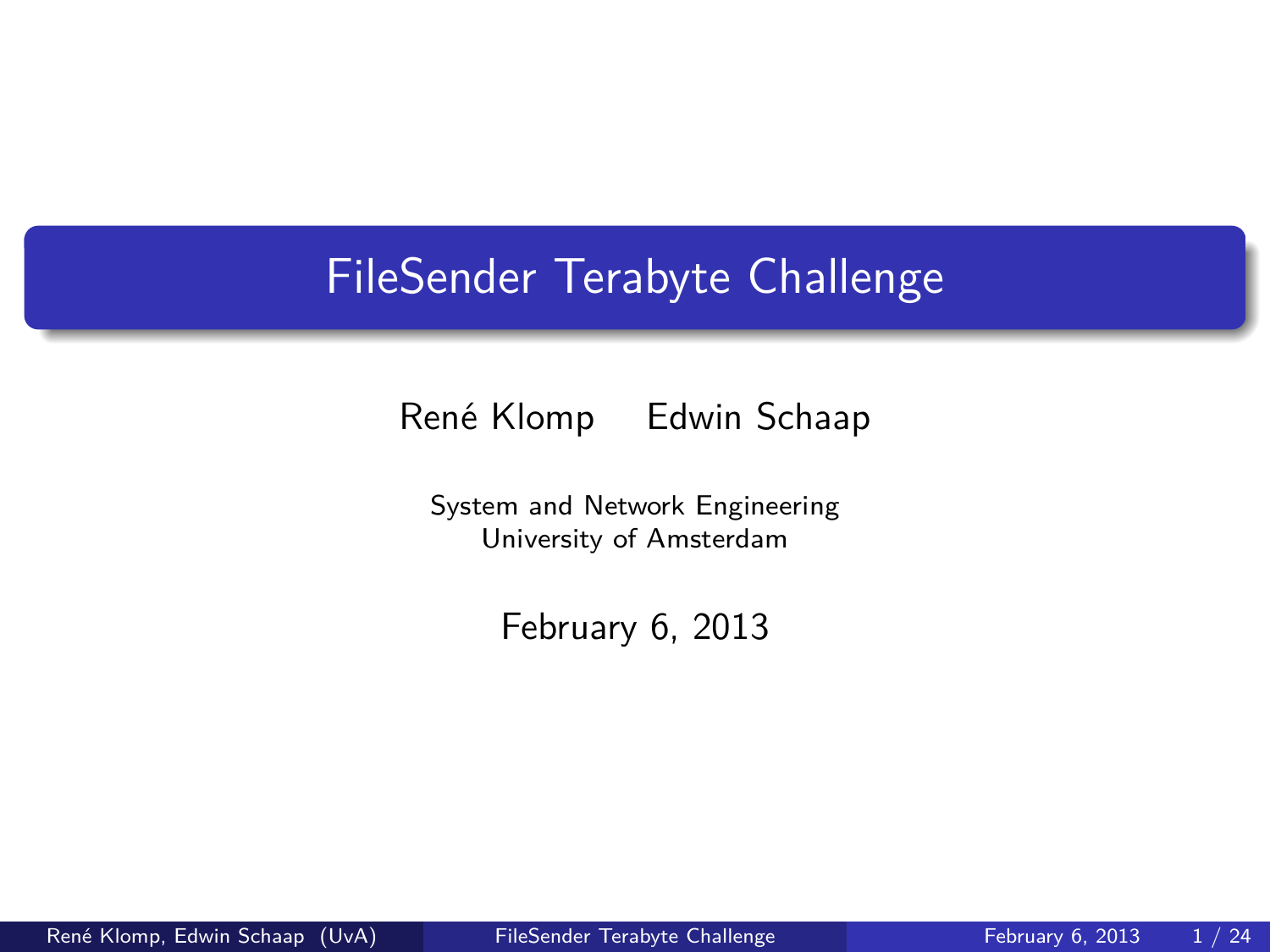#### What is FileSender?



- Meant to be easy for user and sysadmin
- No extra software requirements
- Default setup reaches only 150Mb/s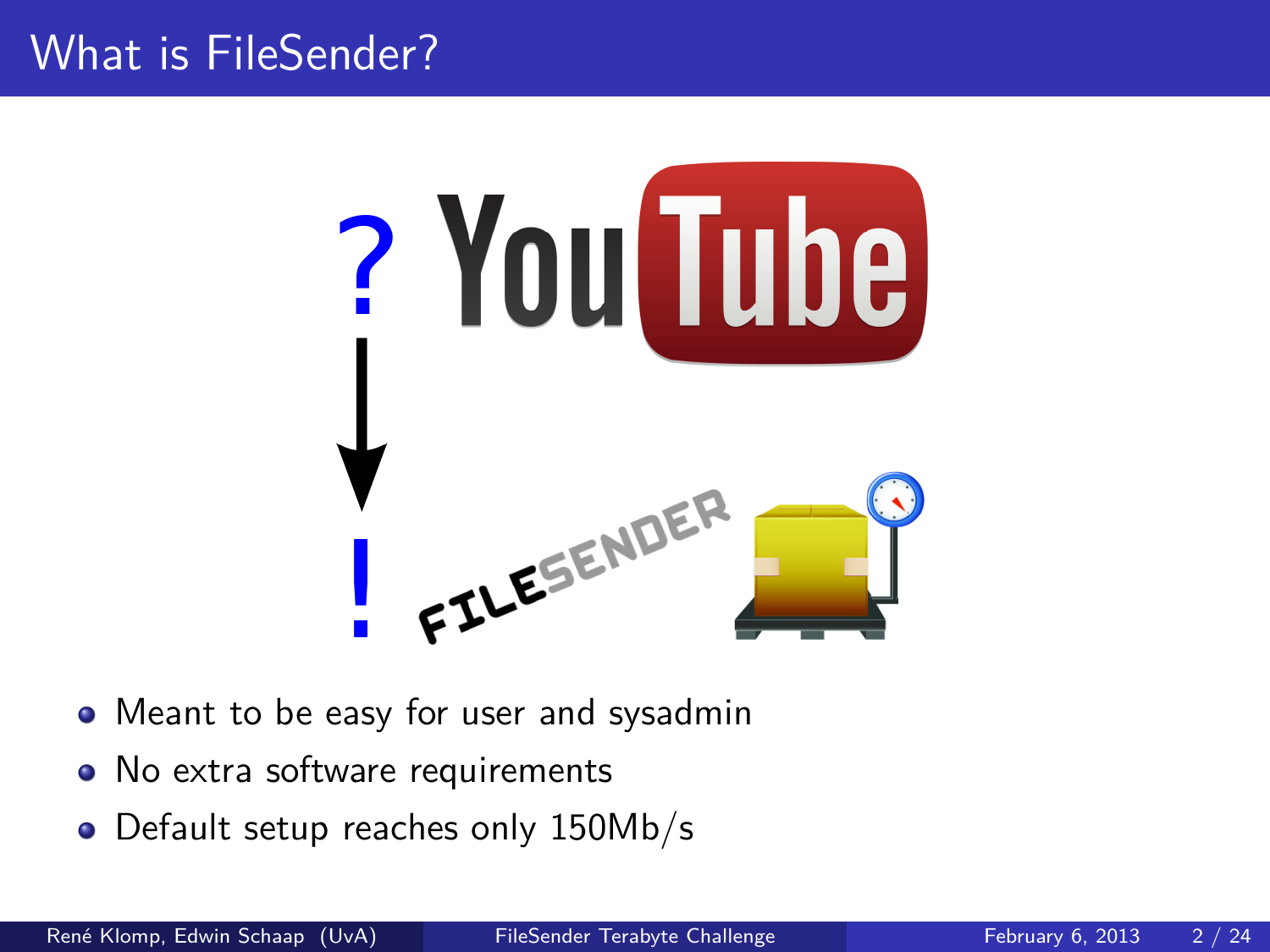Can we identify bottlenecks in the FileSender application and how can we improve the transfer speeds by reducing or removing these bottlenecks.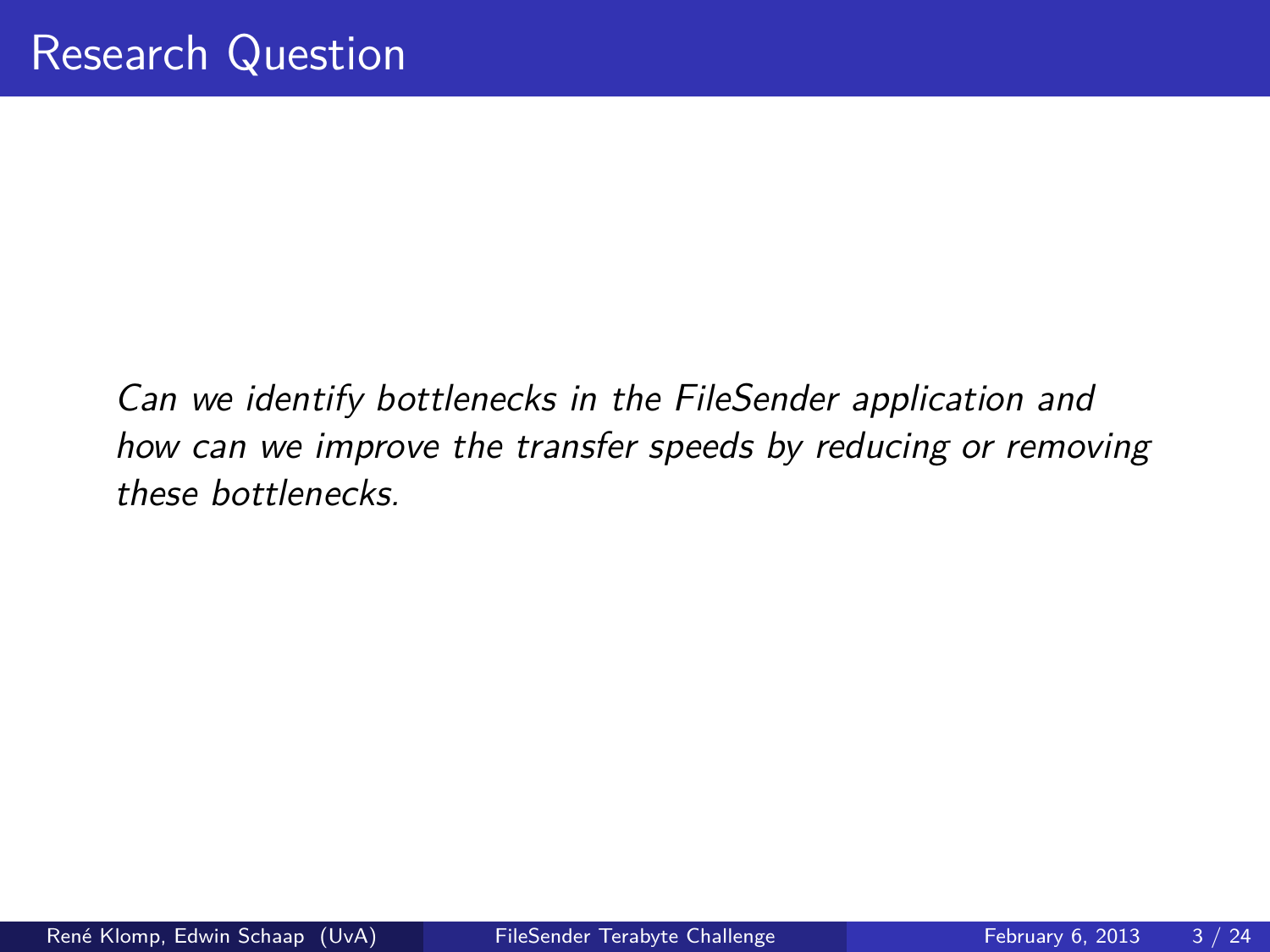

Tested and excluded the hardware as the bottleneck (except HDD)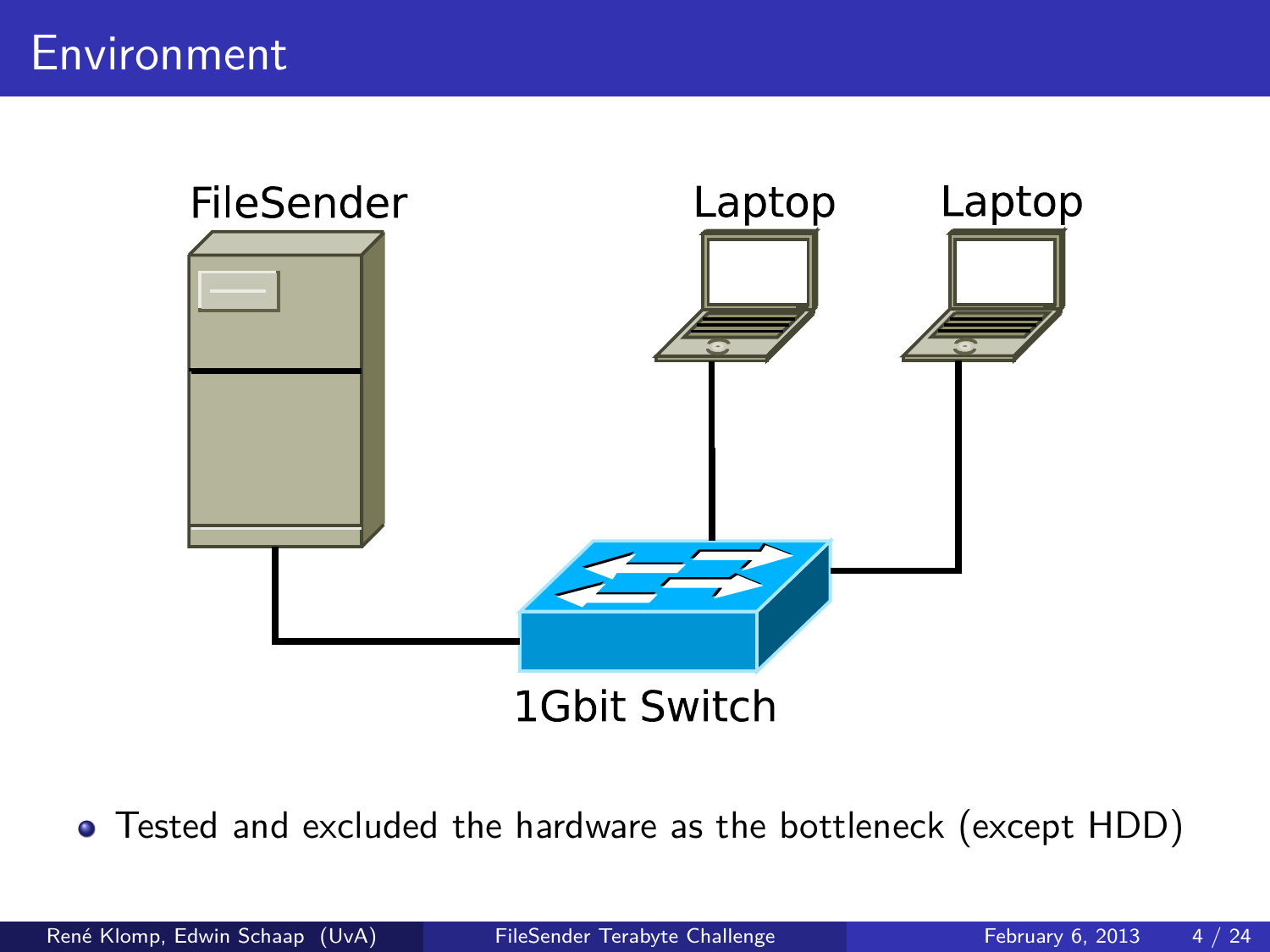#### The bottleneck



René Klomp, Edwin Schaap (UvA) [FileSender Terabyte Challenge](#page-0-0) February 6, 2013 5 / 24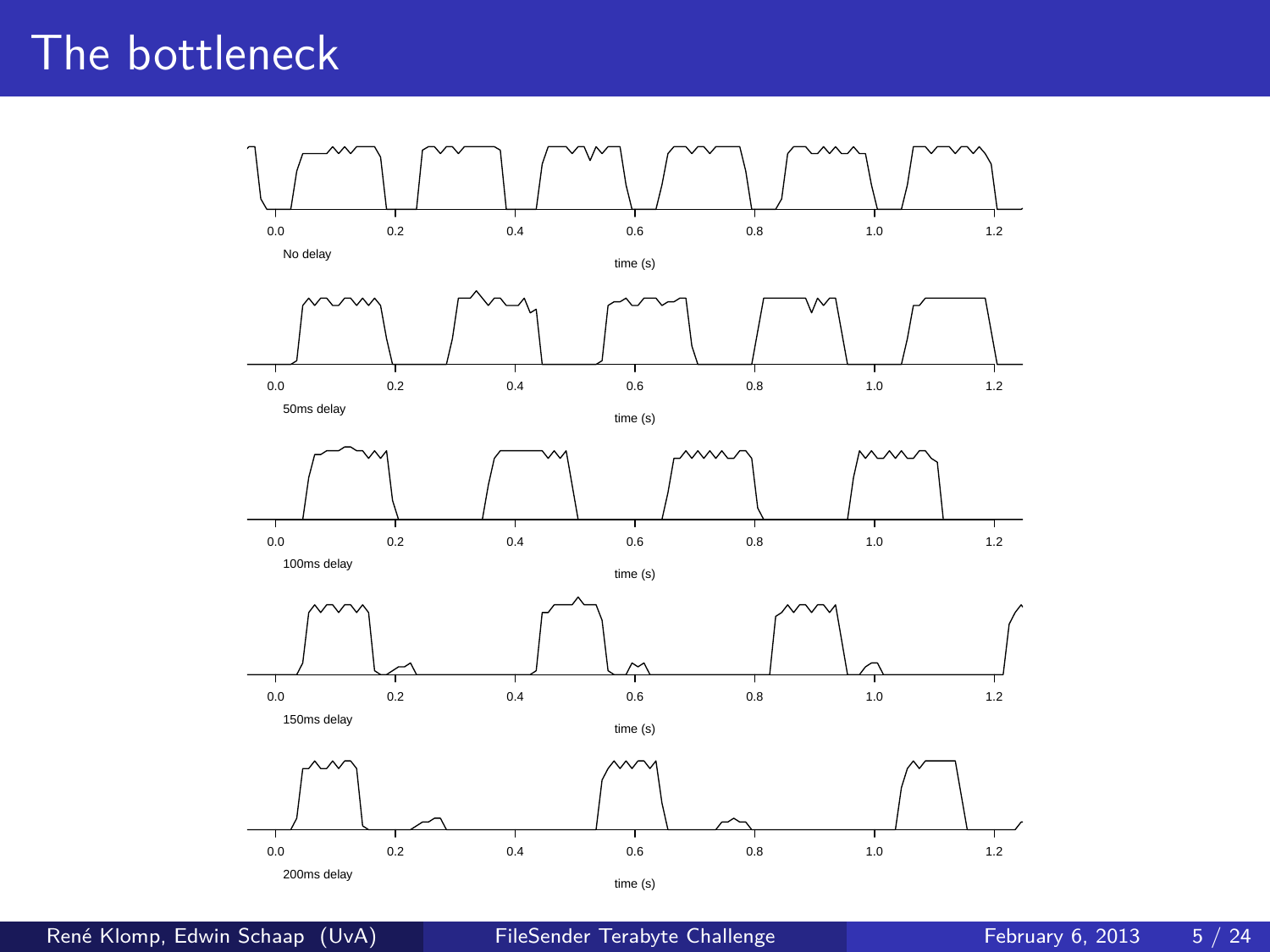- **•** Remove Gaps
- JavaScript webworkers
- **Parallelisation**
- Concurrent TCP streams (like GridFTP)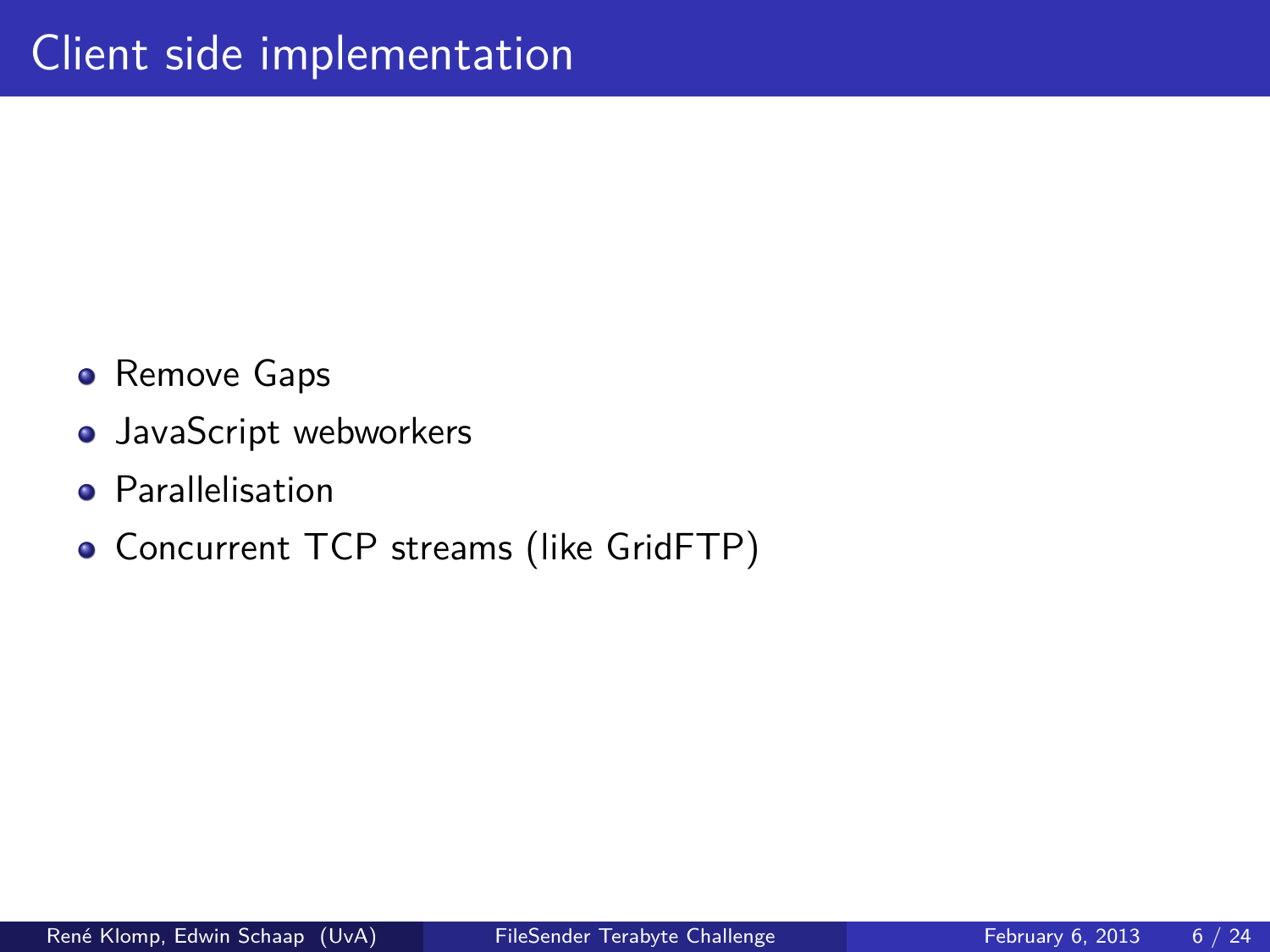- **Handle out-of-order chunks**
- X-Start-Byte HTTP header
- **•** File based queue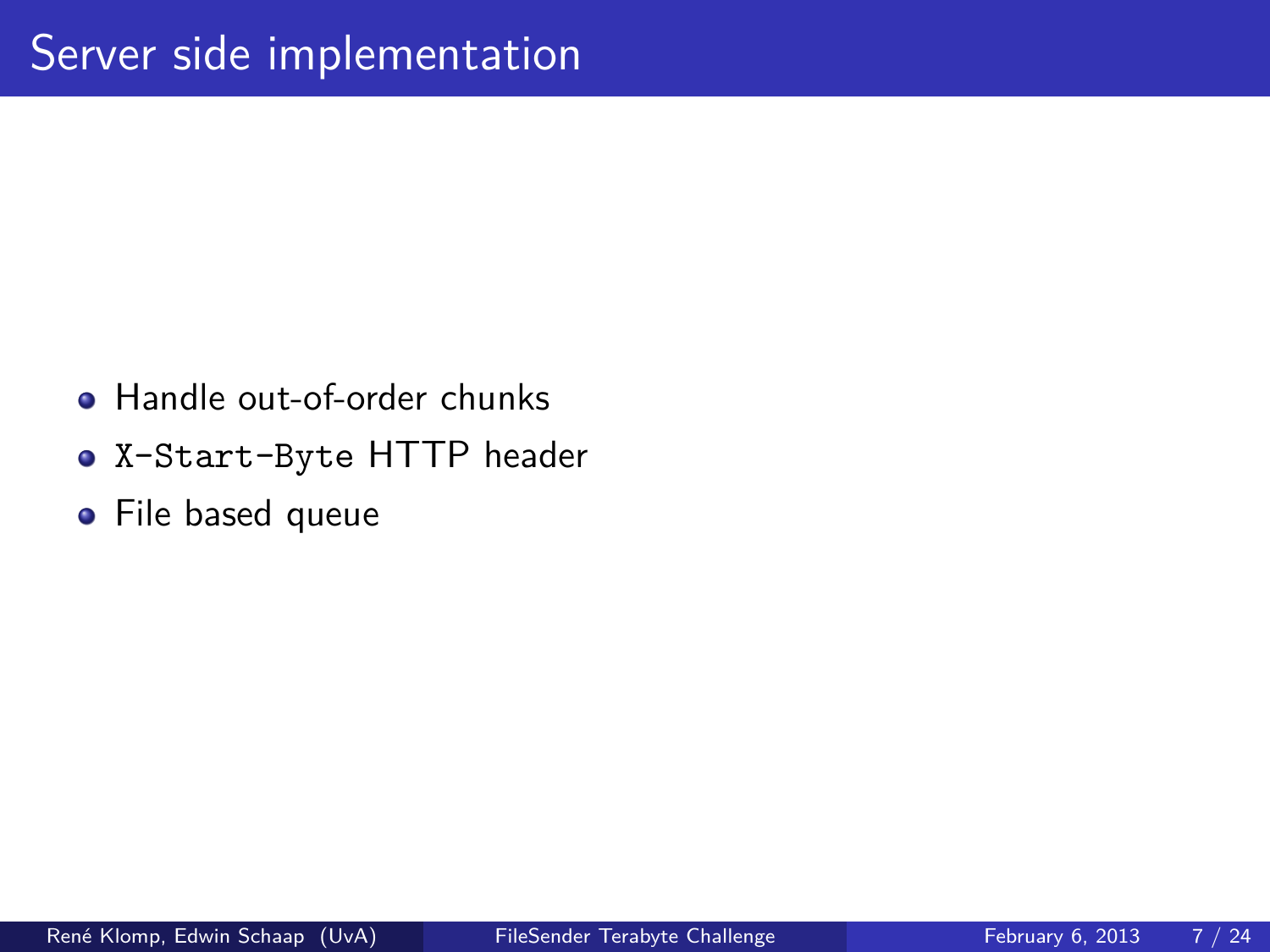## Destination File



## Queue

René Klomp, Edwin Schaap (UvA) [FileSender Terabyte Challenge](#page-0-0) February 6, 2013 8 / 24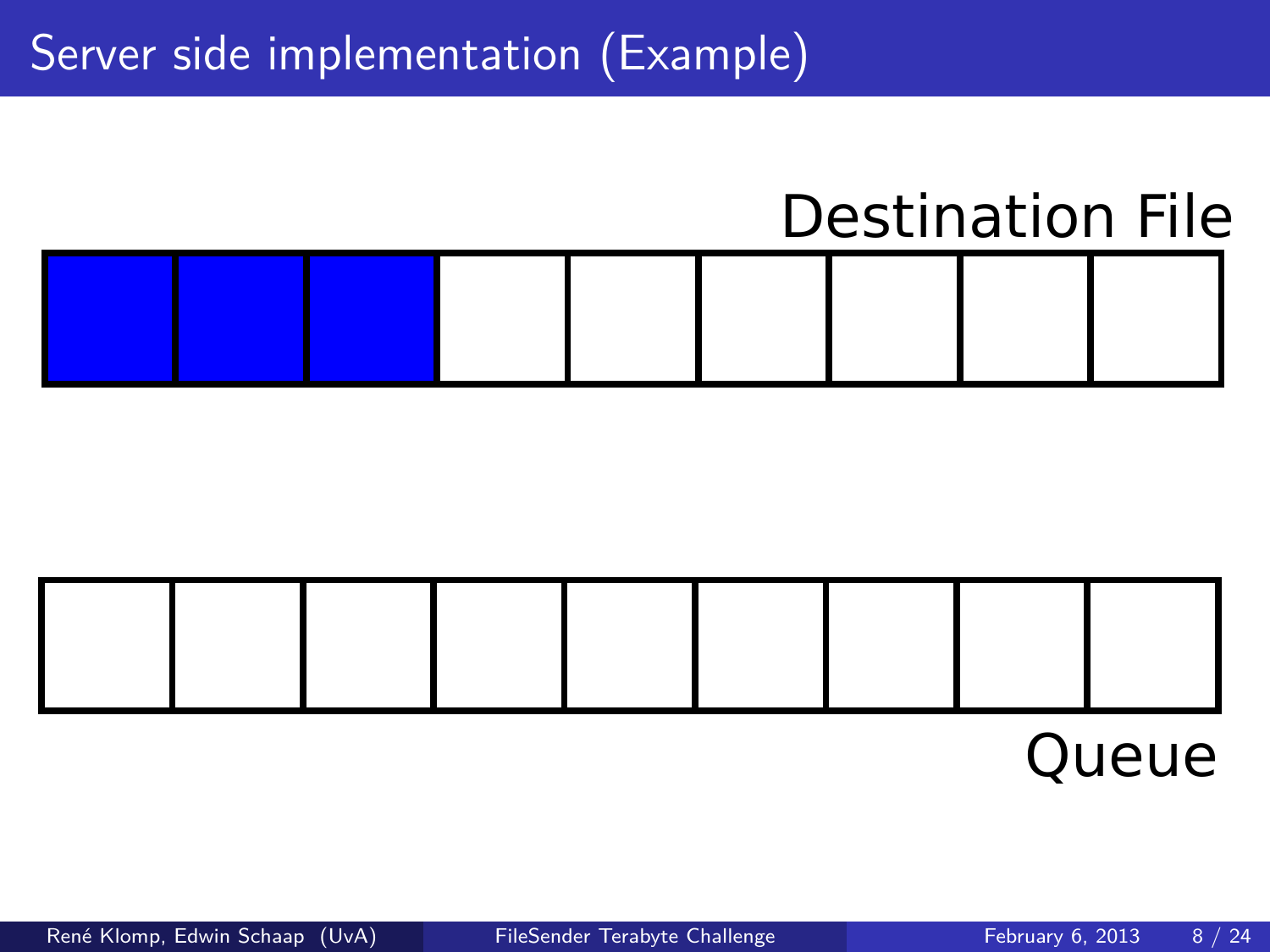## Destination File







# Queue

René Klomp, Edwin Schaap (UvA) [FileSender Terabyte Challenge](#page-0-0) February 6, 2013 9 / 24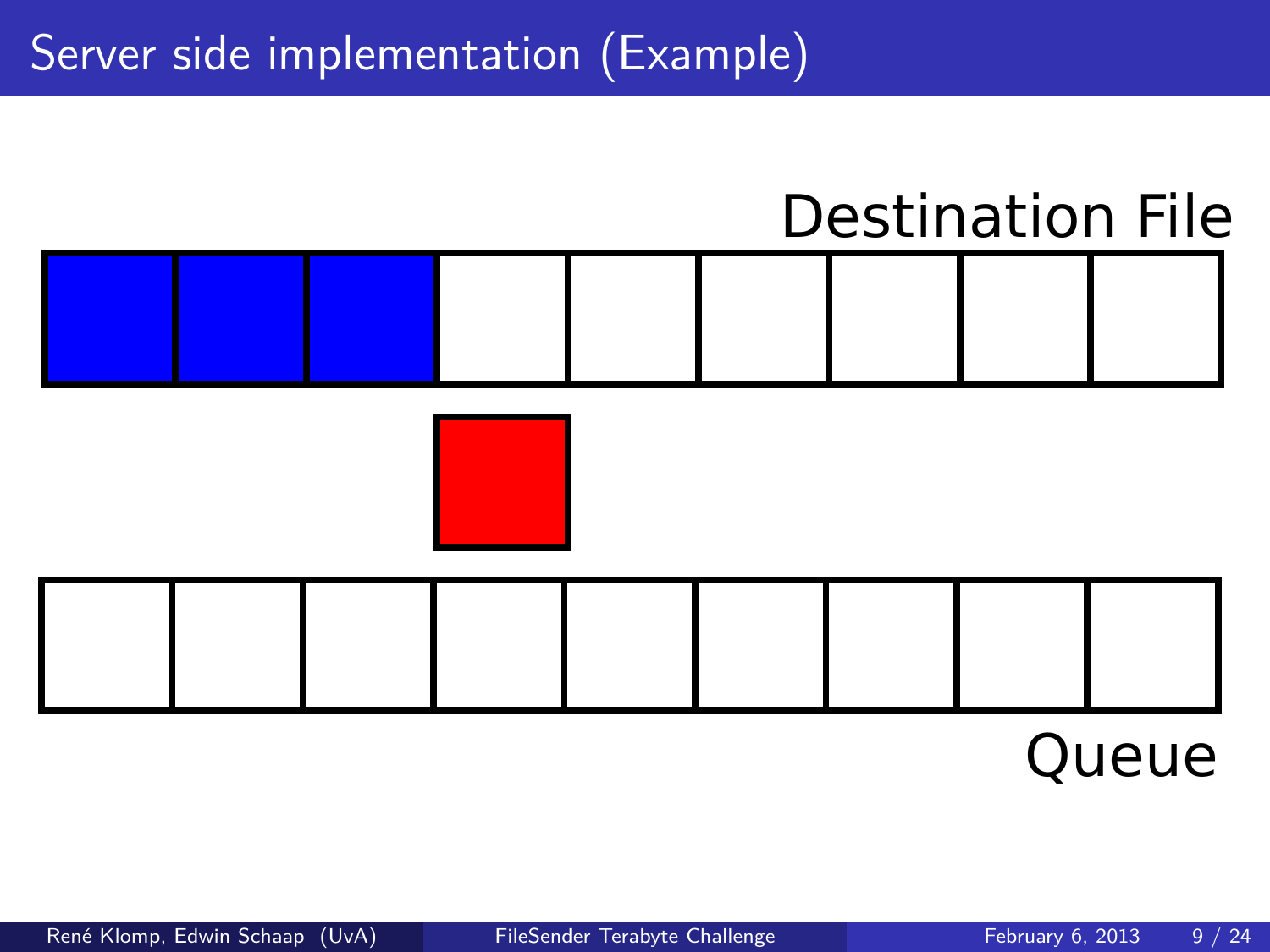## Destination File



Queue

René Klomp, Edwin Schaap (UvA) [FileSender Terabyte Challenge](#page-0-0) February 6, 2013 10 / 24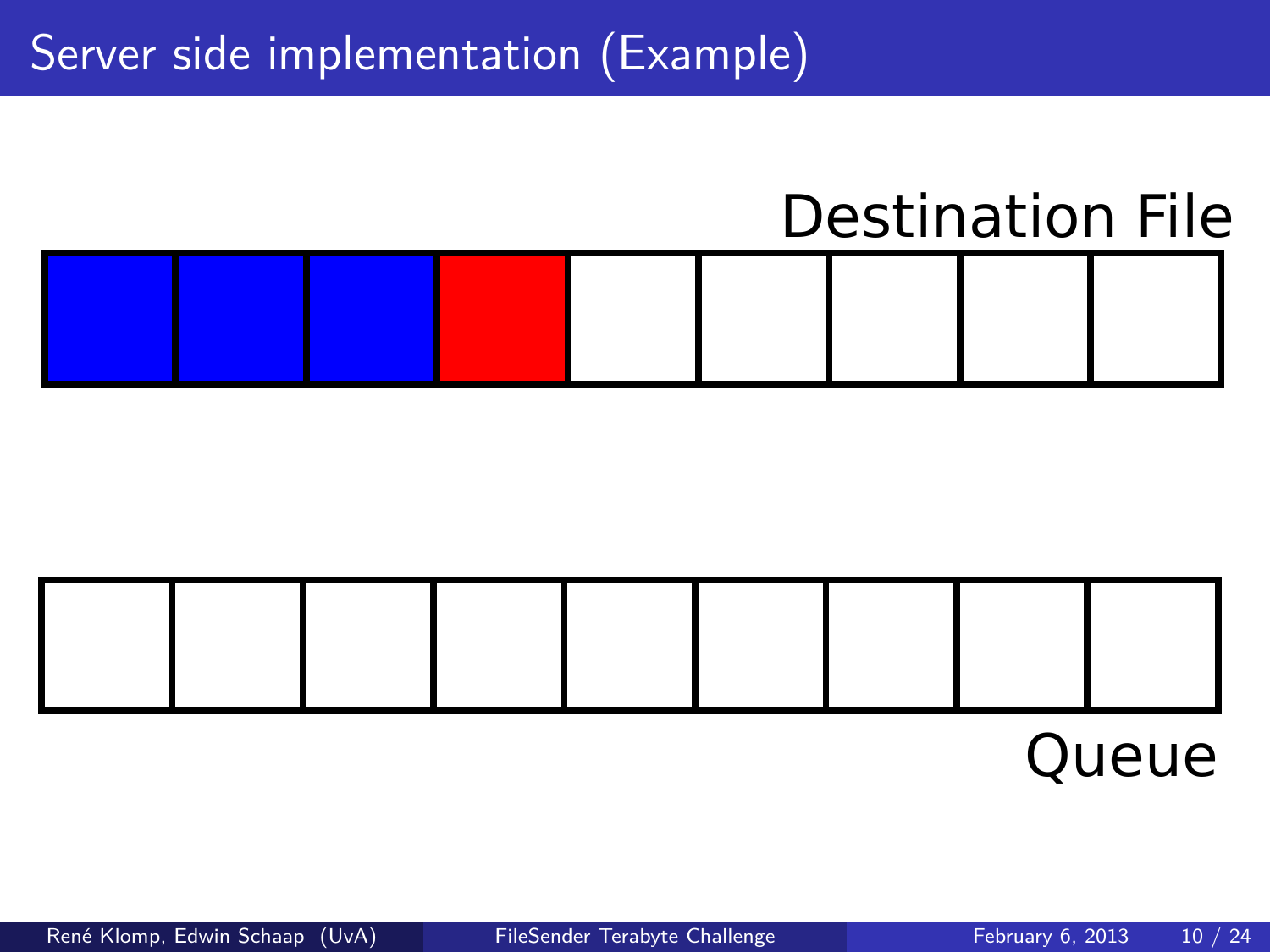## Destination File





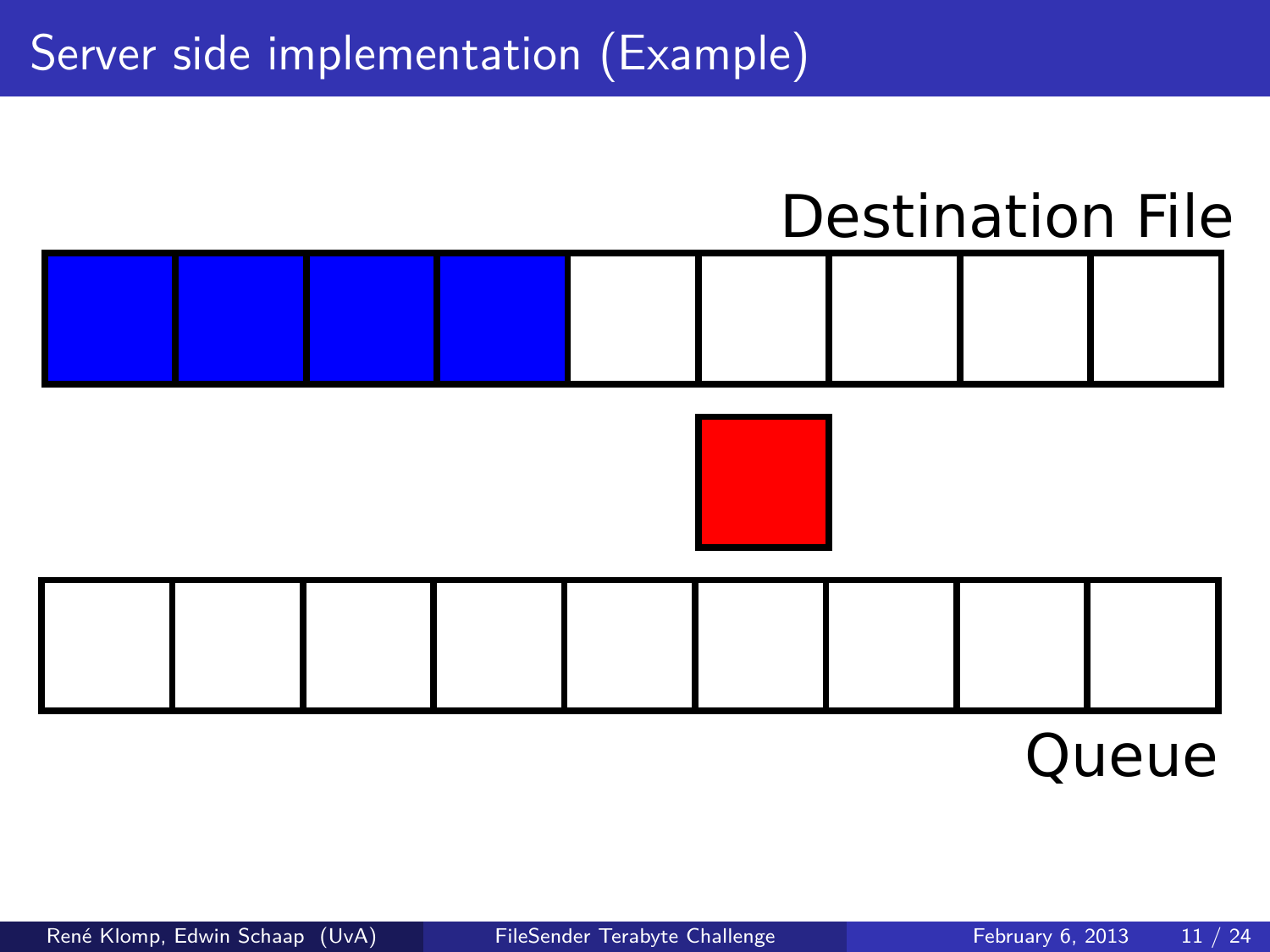## Destination File



## Queue

René Klomp, Edwin Schaap (UvA) [FileSender Terabyte Challenge](#page-0-0) February 6, 2013 12 / 24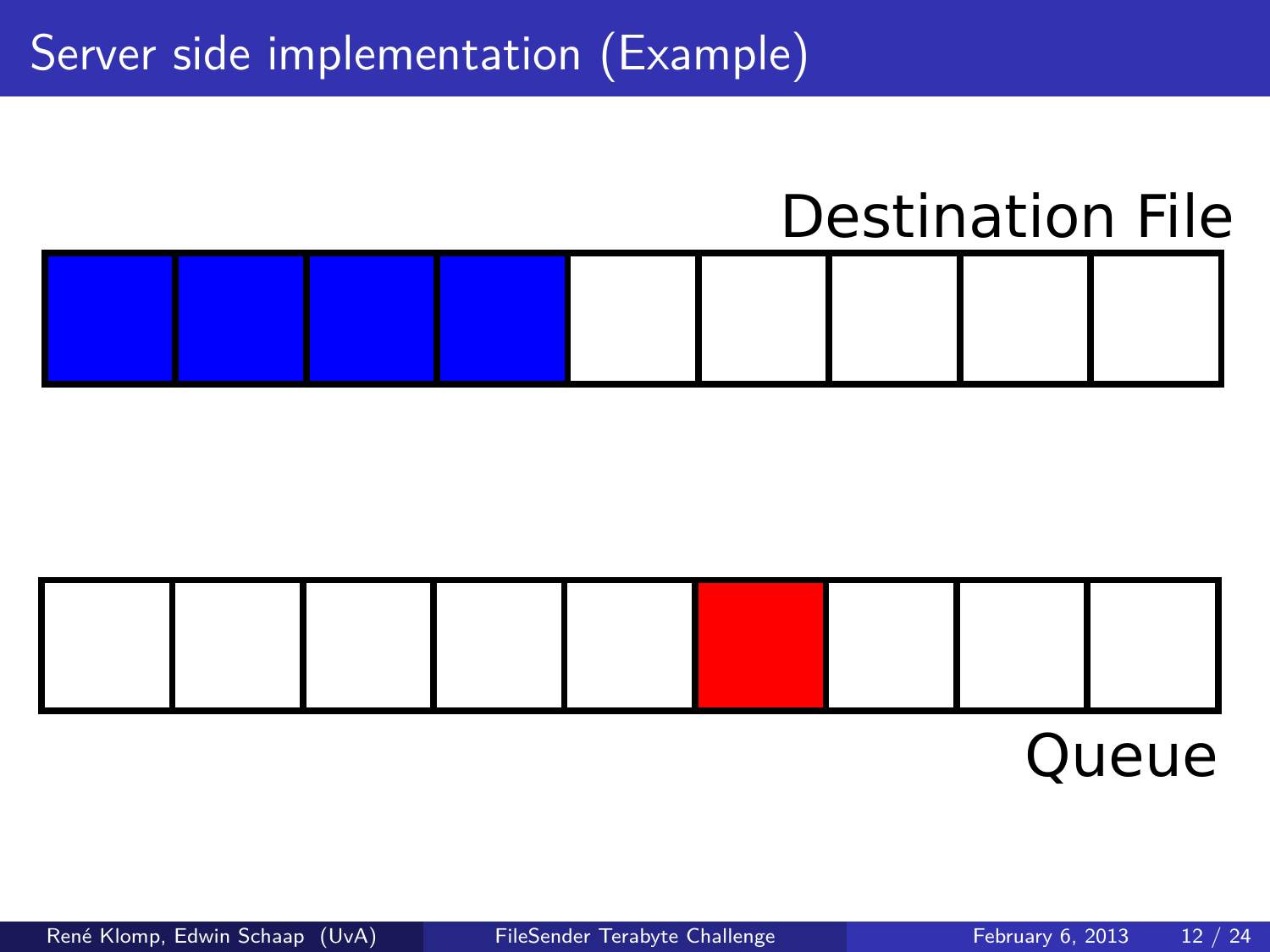

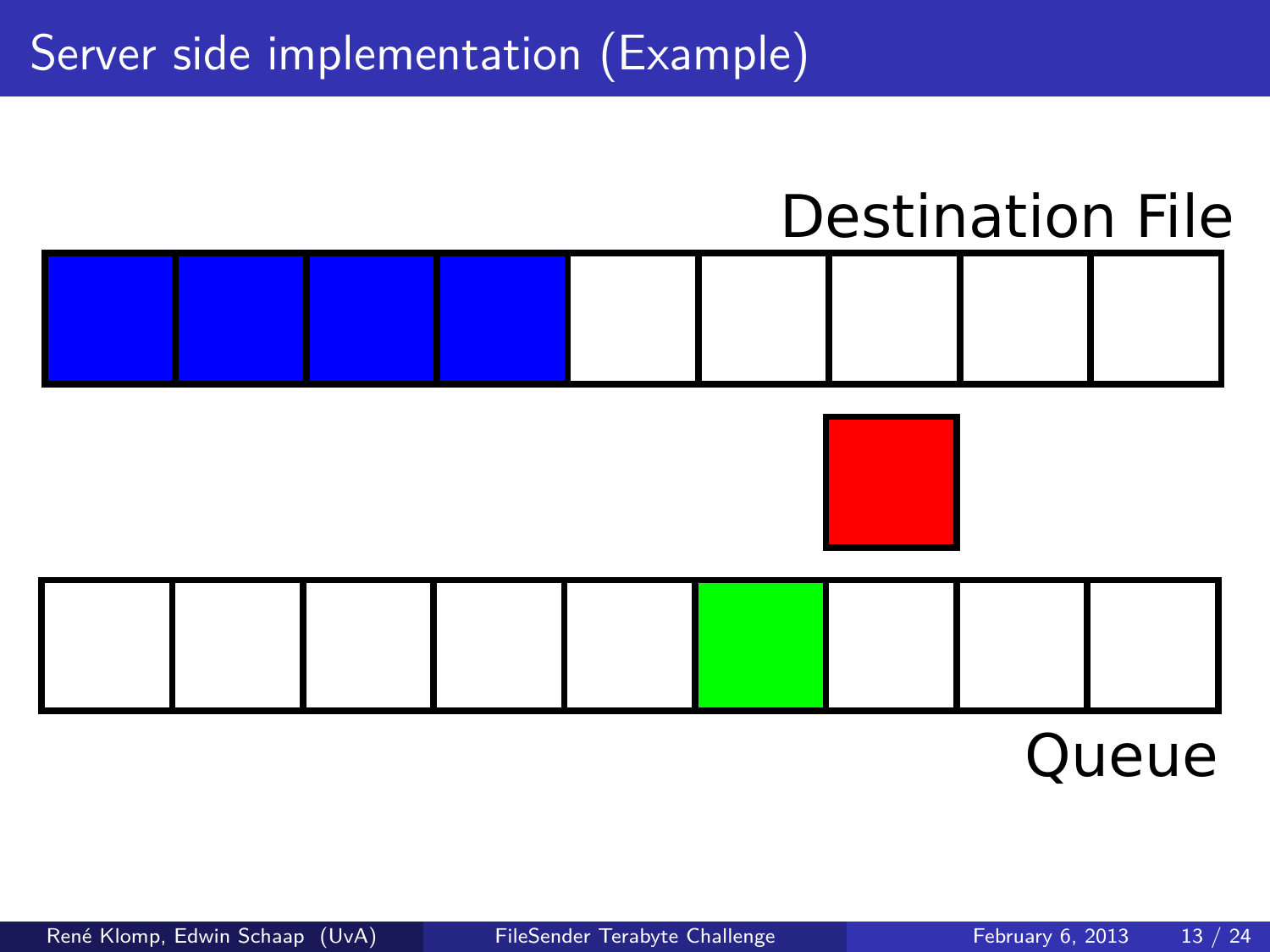## Destination File



## Queue

René Klomp, Edwin Schaap (UvA) [FileSender Terabyte Challenge](#page-0-0) February 6, 2013 14 / 24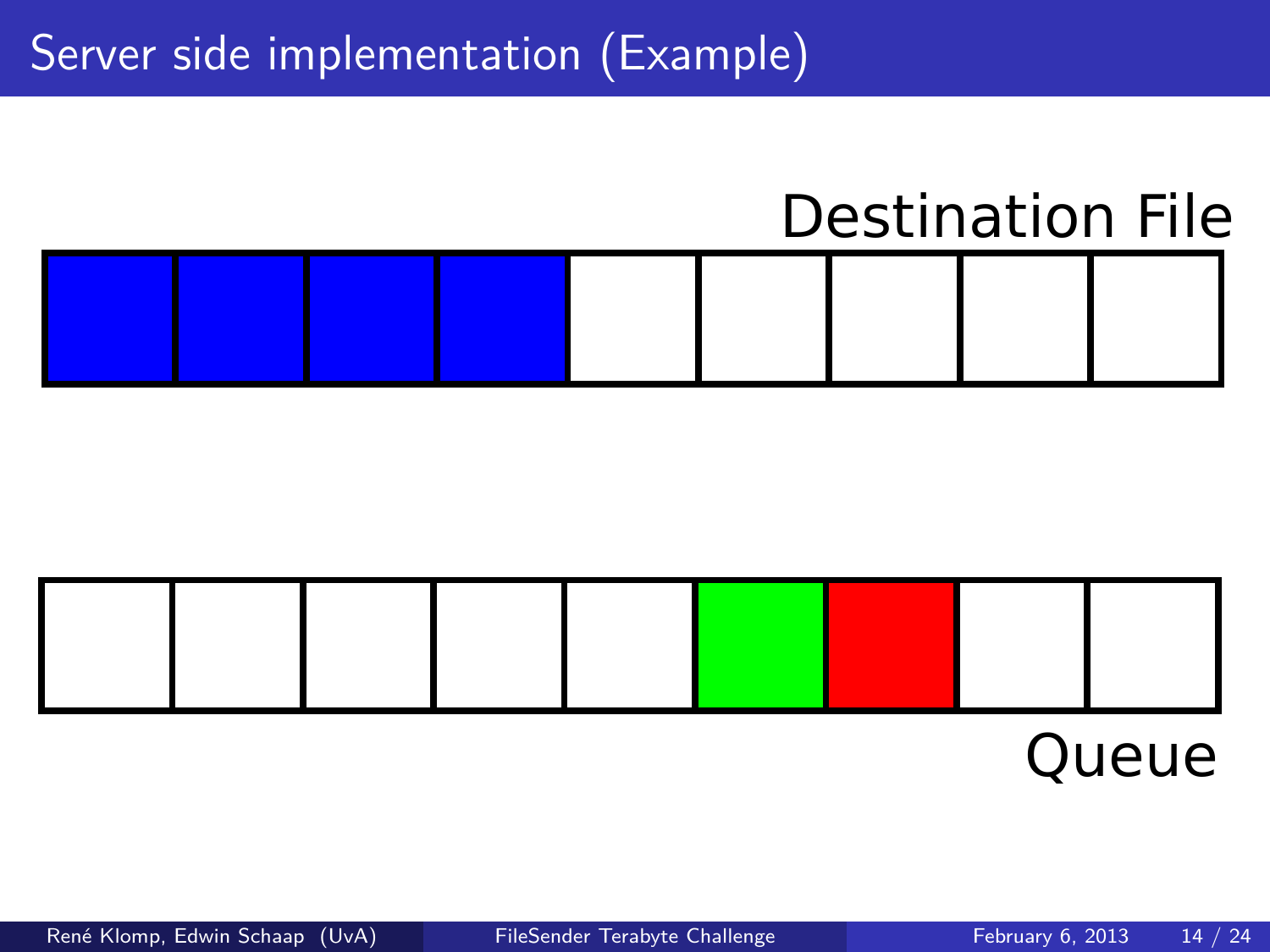

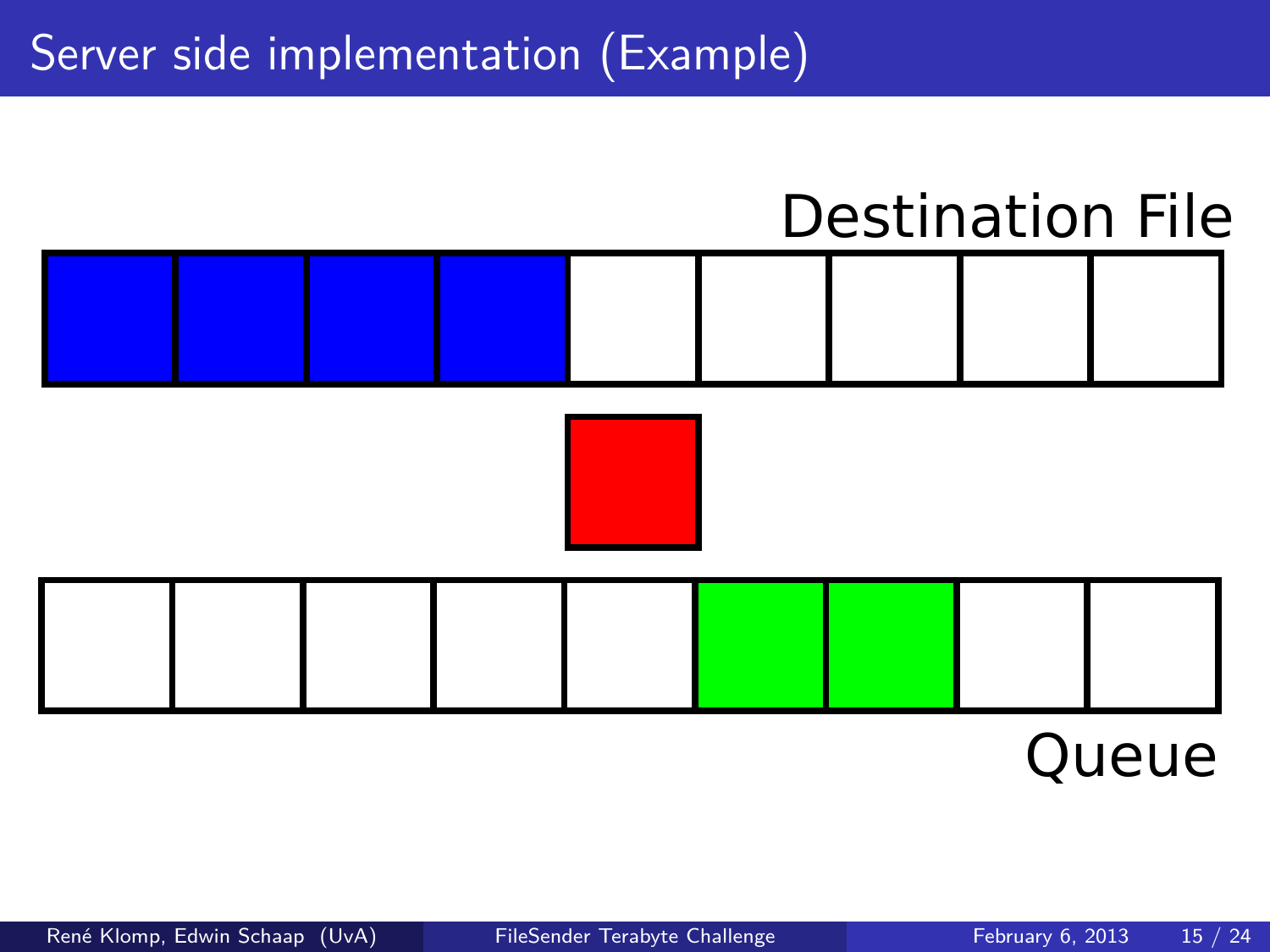## Destination File



# Queue

René Klomp, Edwin Schaap (UvA) [FileSender Terabyte Challenge](#page-0-0) February 6, 2013 16 / 24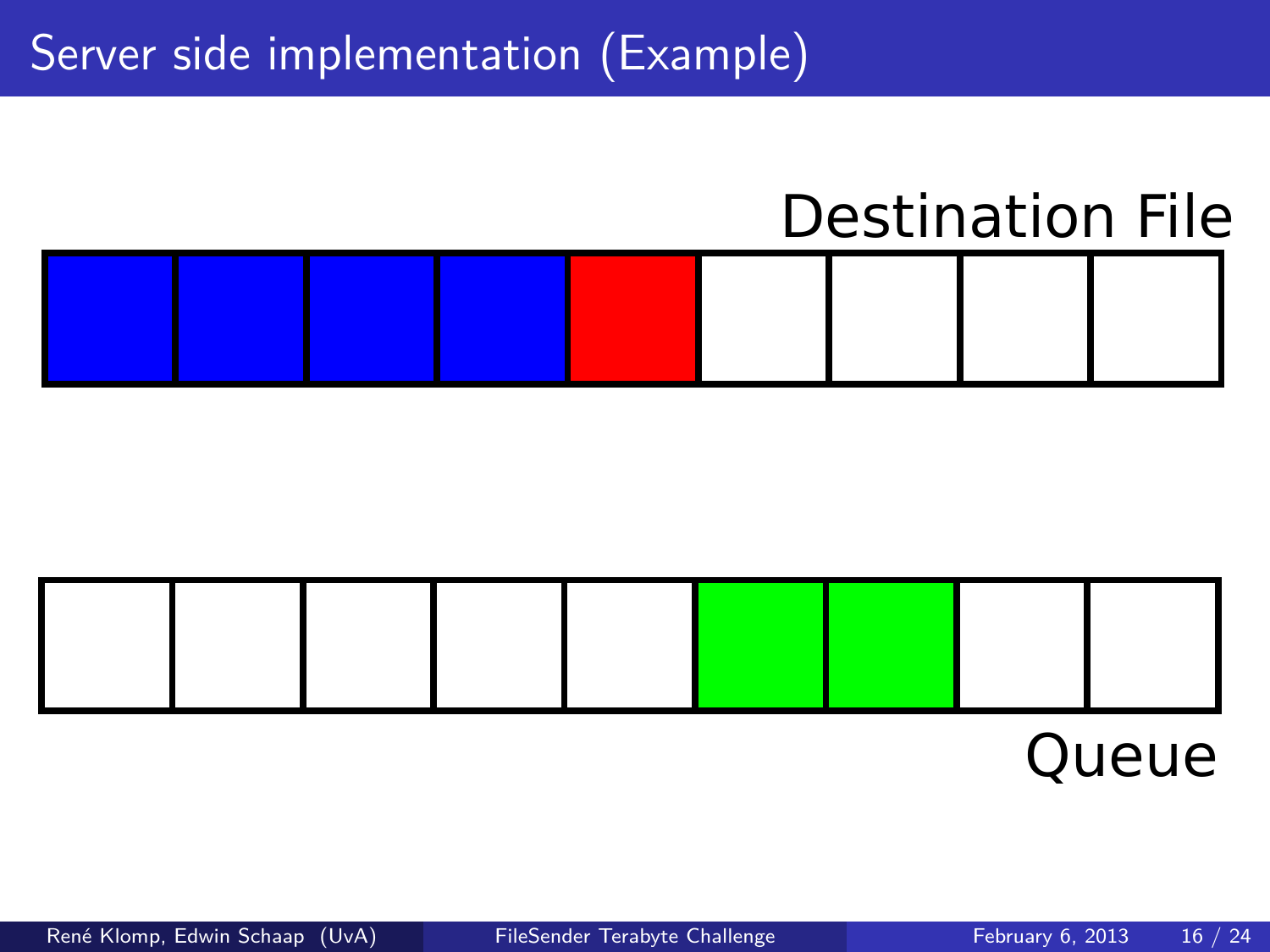## Destination File





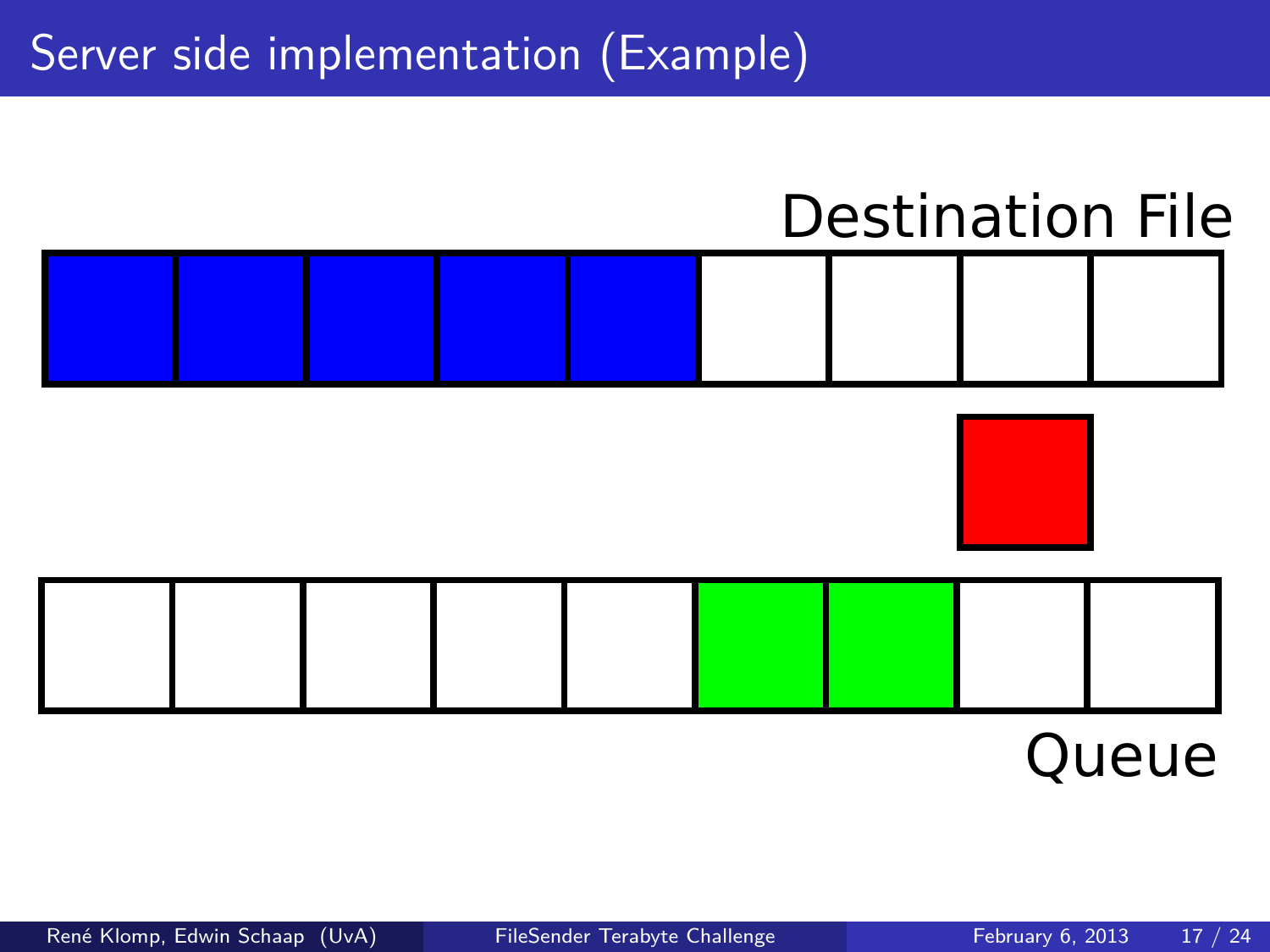## Destination File





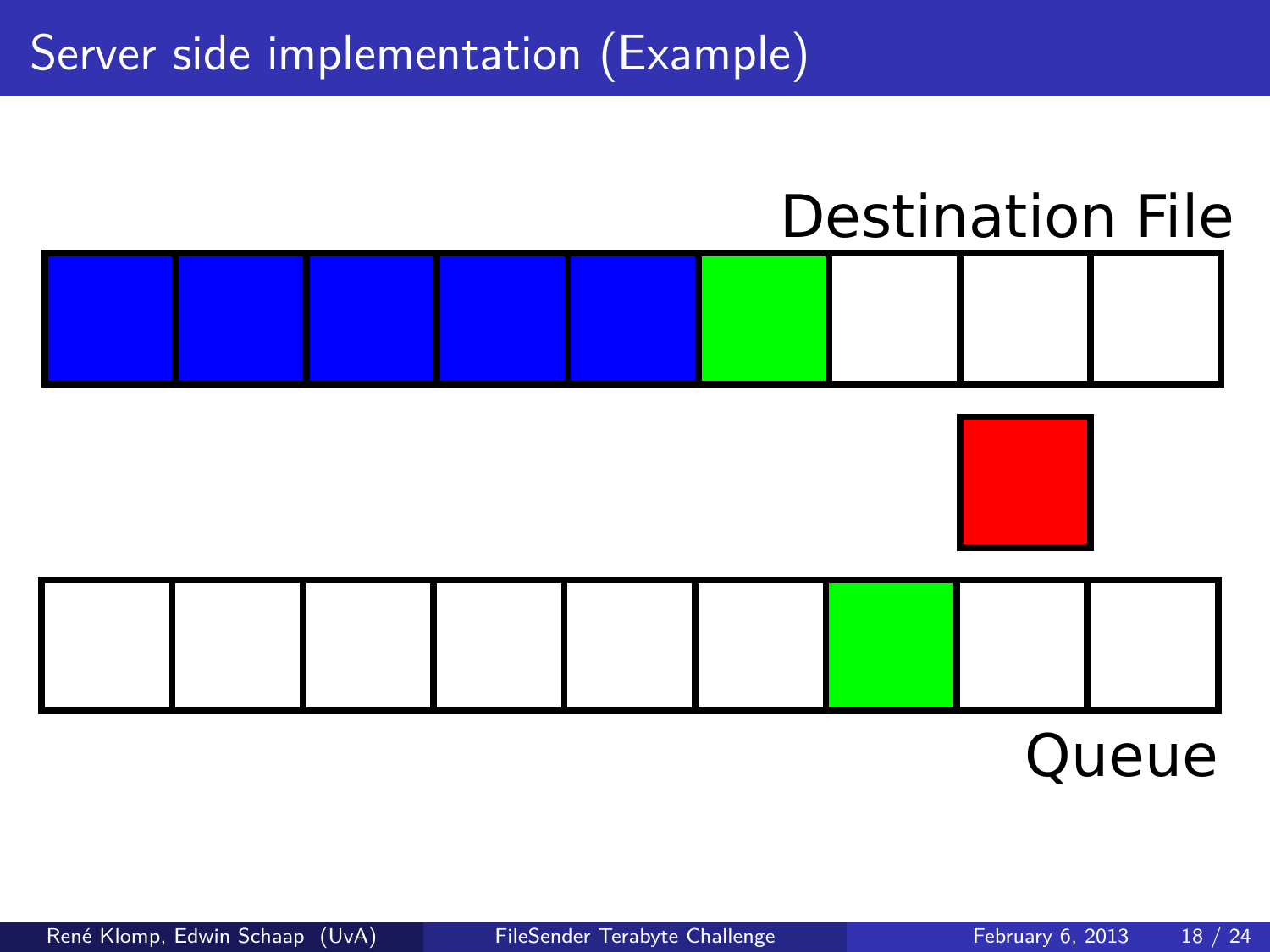## Destination File





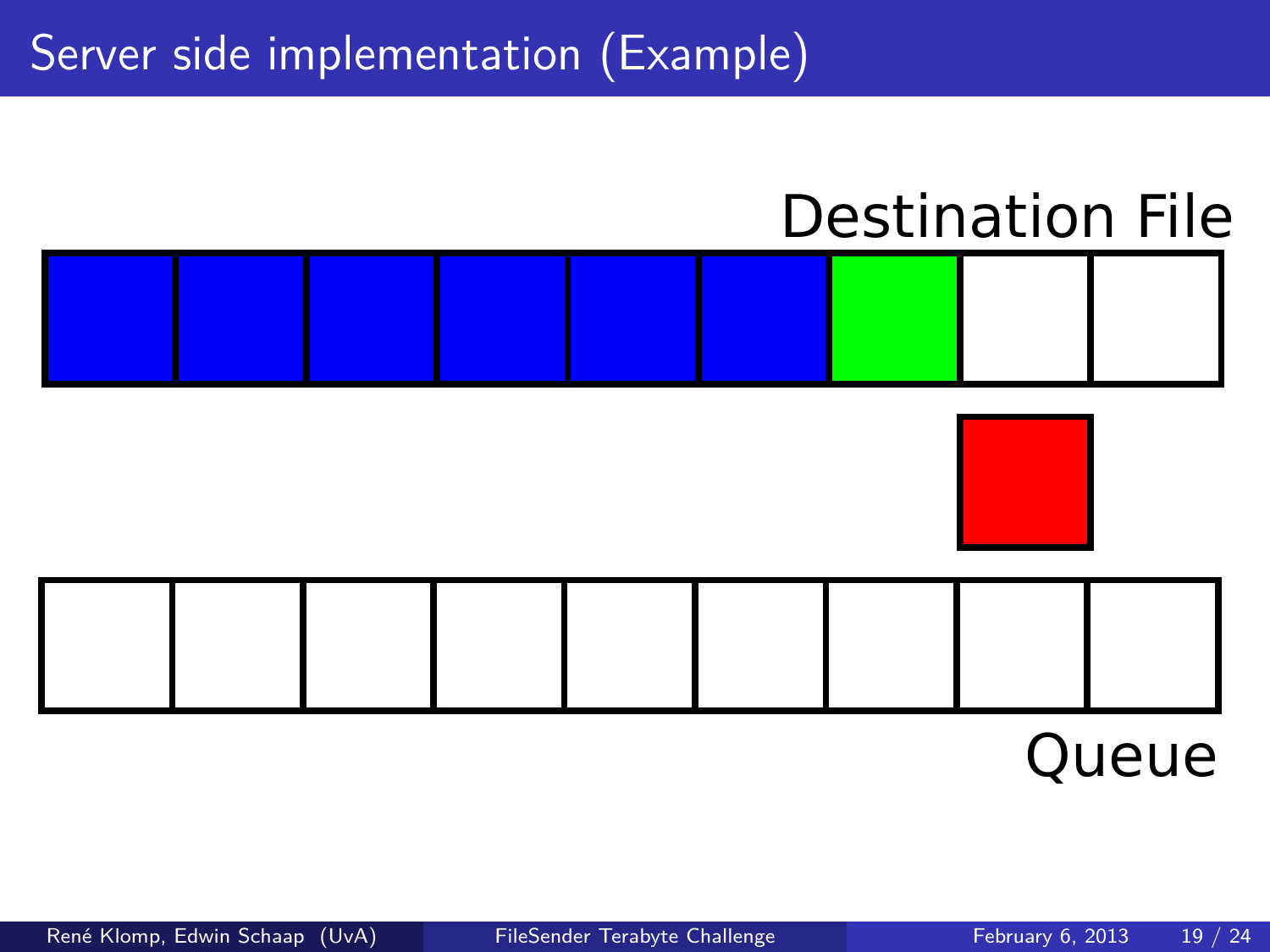## Destination File





## Queue

René Klomp, Edwin Schaap (UvA) [FileSender Terabyte Challenge](#page-0-0) February 6, 2013 20 / 24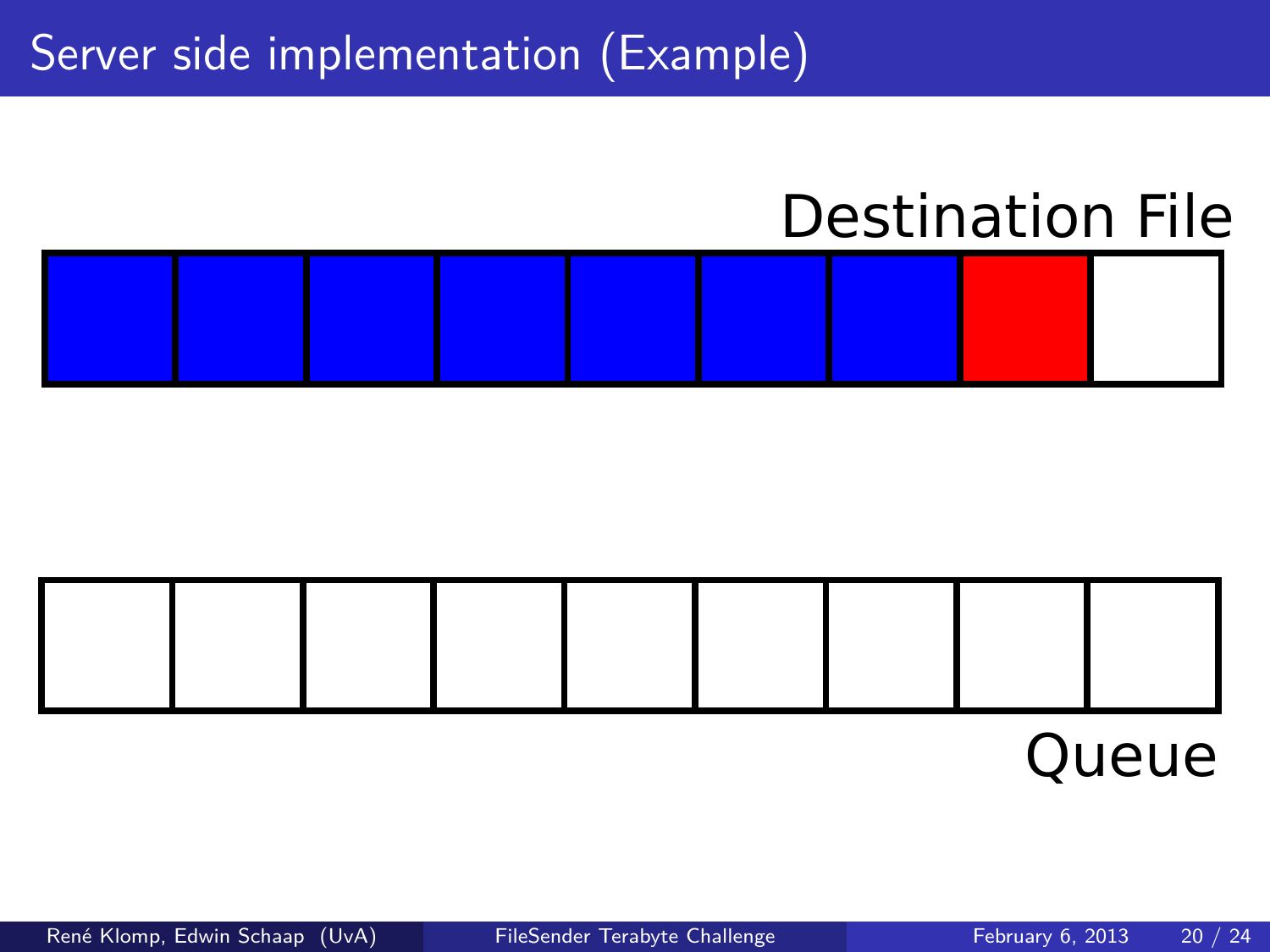## Destination File





Queue

René Klomp, Edwin Schaap (UvA) [FileSender Terabyte Challenge](#page-0-0) February 6, 2013 21 / 24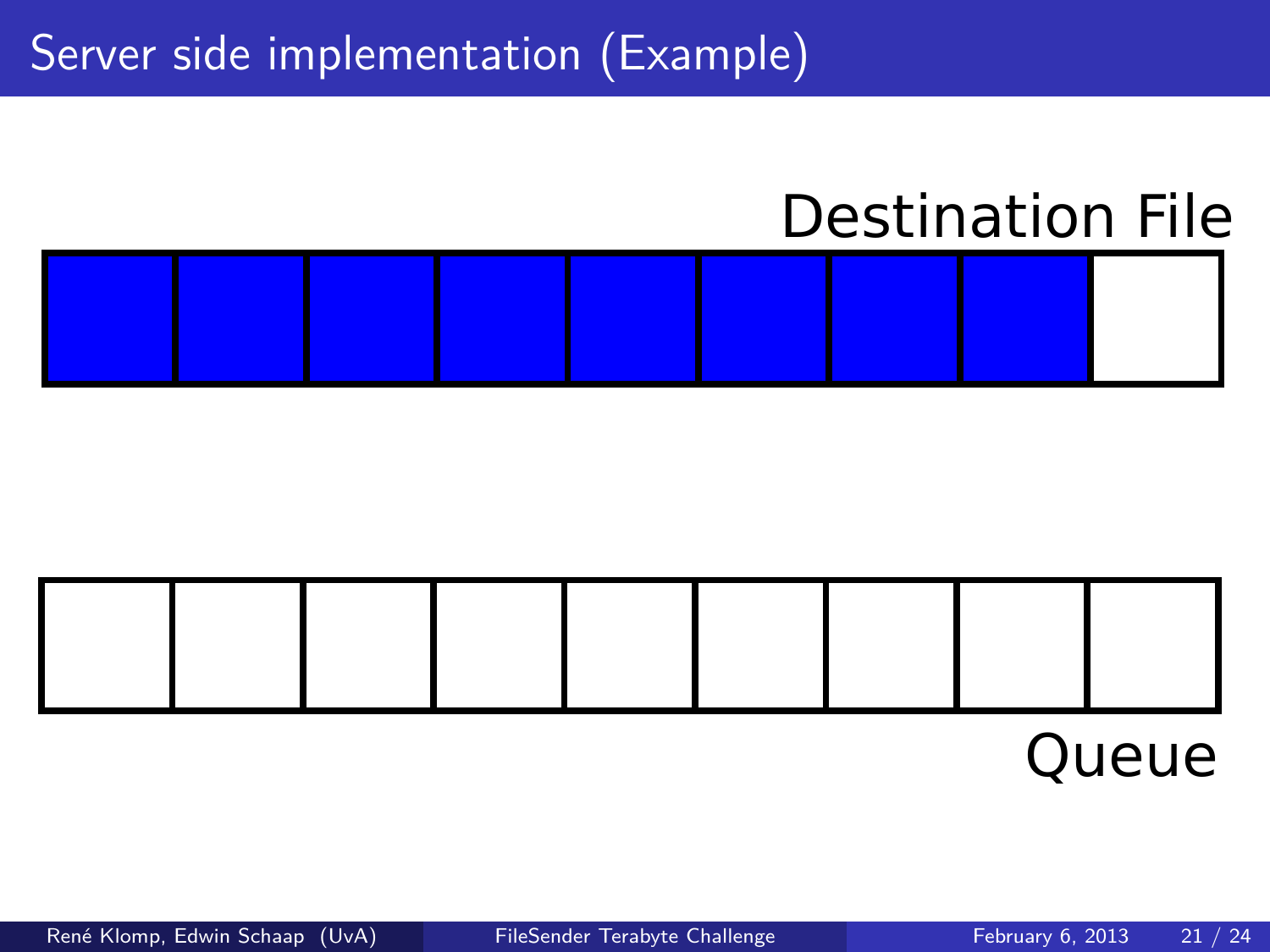## SSL performance

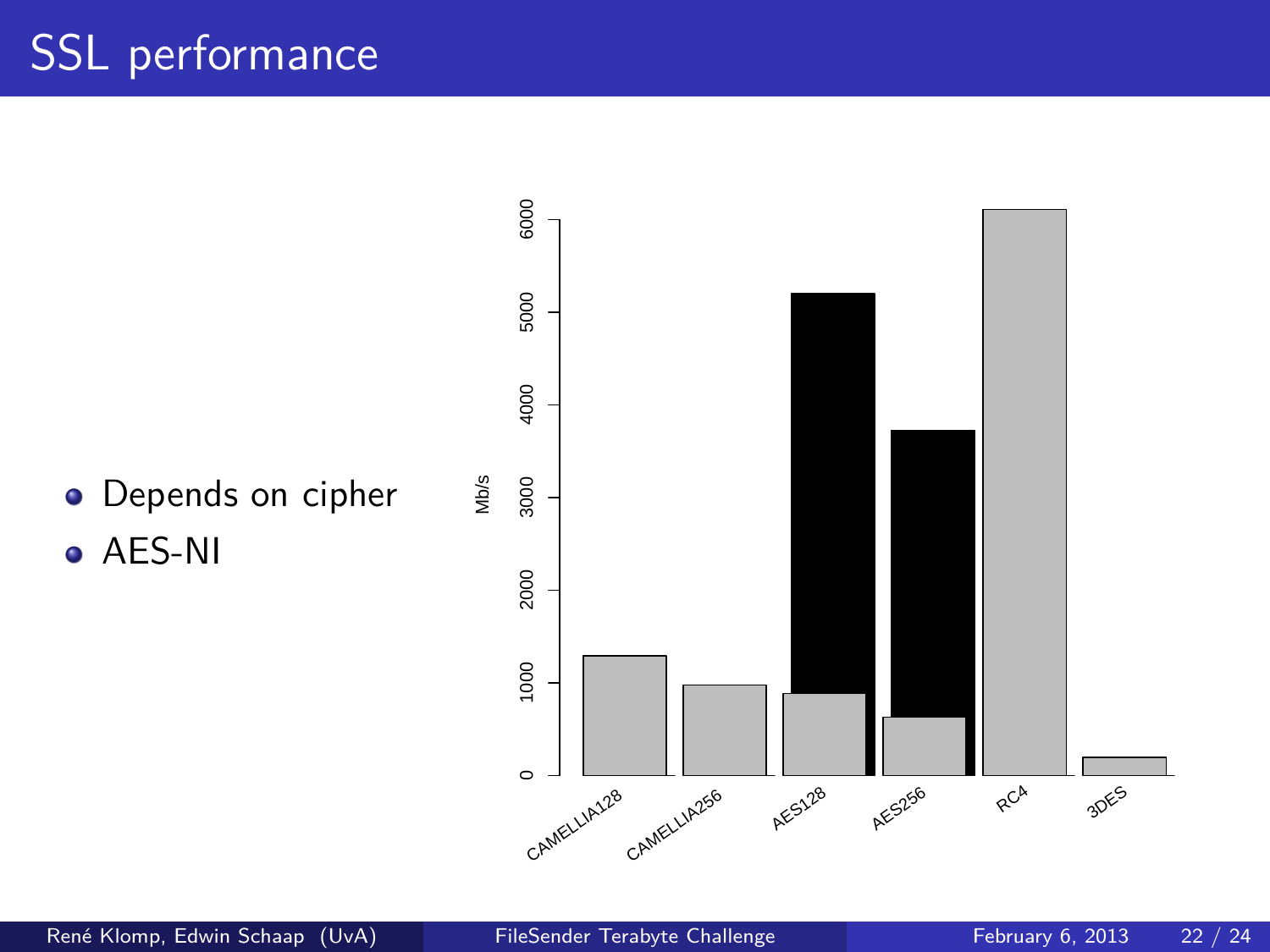|           | Jan.Meijer@uninett.no                                               | En<br>ad |
|-----------|---------------------------------------------------------------------|----------|
|           | Fdwin.Schaan@os3.nl                                                 |          |
| tional)   | Upload progress: random.1T.bin (1024 GB)                            | Se       |
| optional) | 83%<br>"⊱                                                           | Br       |
|           |                                                                     | Cli      |
|           |                                                                     |          |
| ĸ         |                                                                     |          |
|           | Cancel<br>M                                                         |          |
|           | <b>JILE, IVLY UD</b>                                                |          |
|           | I accept the terms and conditions of this service. [Show/Hide]<br>v |          |

- Transferred in 3 hours and 19 minutes (@702Mb/s)
- Harddisk as bottleneck